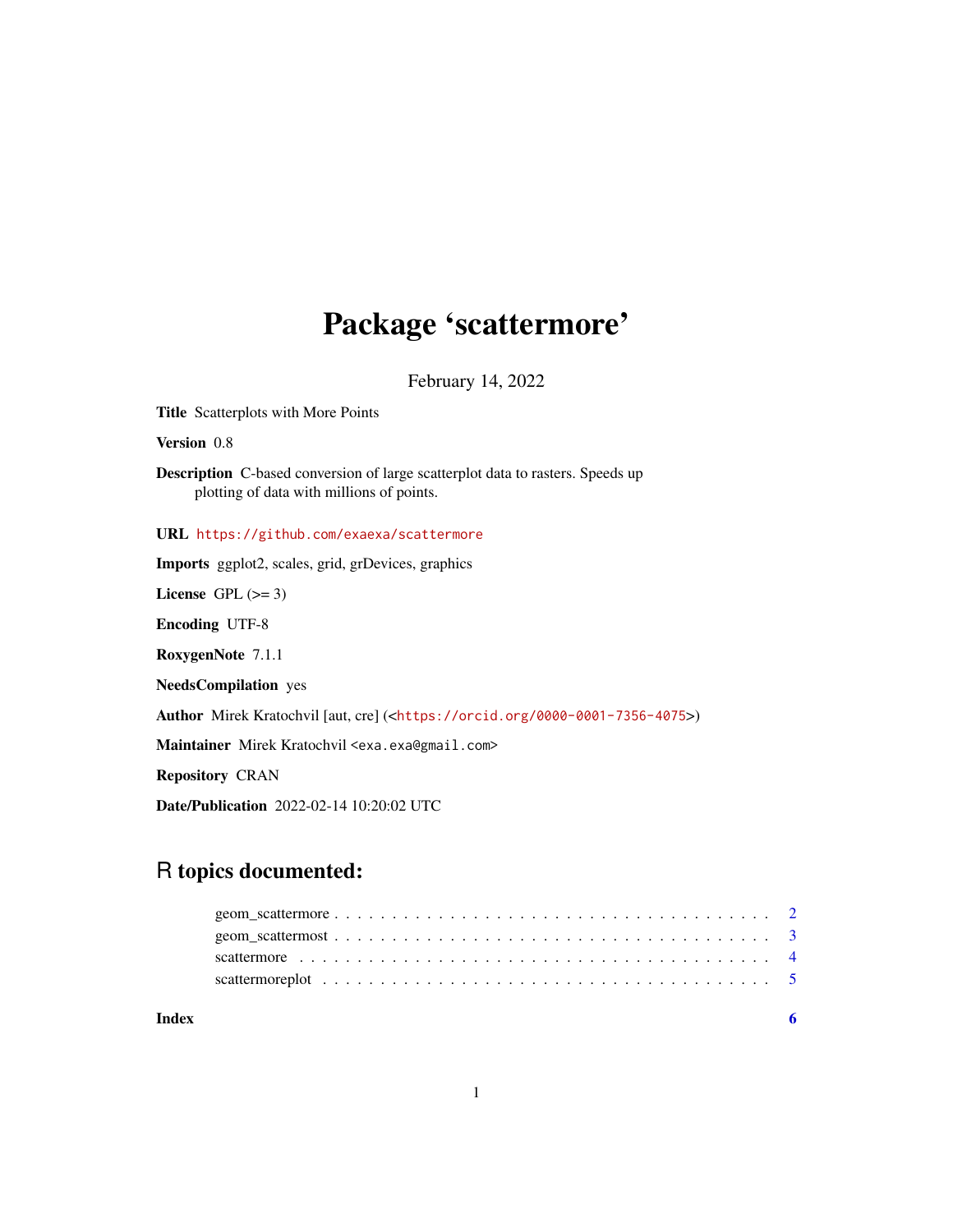<span id="page-1-1"></span><span id="page-1-0"></span>geom\_scattermore *geom\_scattermore*

#### Description

[ggplot2::ggplot\(\)](#page-0-0) integration. This cooperates with the rest of ggplot (so you can use it to e.g. add rasterized scatterplots to vector output in order to reduce PDF size). Note that the ggplot processing overhead still dominates the plotting time. Use [geom\\_scattermost\(\)](#page-2-1) to tradeoff some niceness and circumvent ggplot logic to gain speed.

#### Usage

```
geom_scattermore(
 mapping = NULL,
  data = NULL,stat = "identity",
  position = "identity",
  ...,
  na.rm = FALSE,show.legend = NA,
  inherit.aes = TRUE,
  interpolate = FALSE,
  pointsize = 0,
  pixels = c(512, 512)
)
```
#### Arguments

|             | mapping, data, stat, position, inherit.aes, show.legend,              |
|-------------|-----------------------------------------------------------------------|
|             | passed to ggplot2::layer()                                            |
| na.rm       | Remove NA values, just as with ggplot2:: geom_point().                |
| interpolate | Default FALSE, passed to grid::rasterGrob().                          |
| pointsize   | Radius of rasterized point. Use $\theta$ for single pixels (fastest). |
| pixels      | Vector with X and Y resolution of the raster, default $c(512, 512)$ . |

#### Details

Accepts aesthetics x, y, colour and alpha. Point size is fixed for all points. Due to rasterization properties it is often beneficial to try non-integer point sizes, e.g. 3.2 looks much better than 3.

```
library(ggplot2)
library(scattermore)
ggplot(data.frame(x=rnorm(1e6), y=rexp(1e6))) +
  geom_scattermore(aes(x,y,color=x),
                   pointsize=3,
```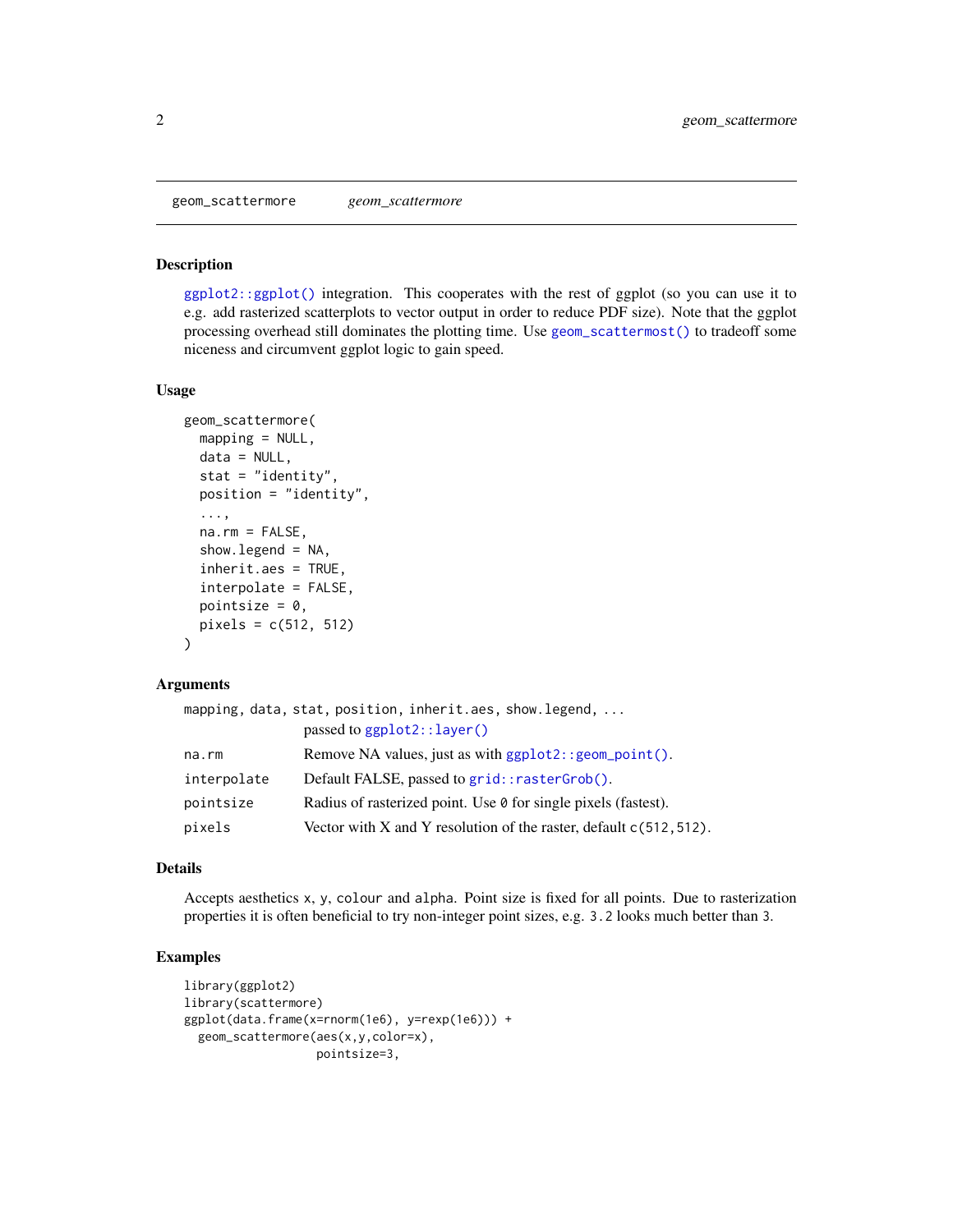```
alpha=0.1,
                 pixels=c(1000,1000),
                 interpolate=TRUE) +
scale_color_viridis_c()
```
<span id="page-2-1"></span>geom\_scattermost *geom\_scattermost*

#### Description

Totally non-ggplotish version of [geom\\_scattermore\(\)](#page-1-1), but faster. It avoids most of the ggplot processing by bypassing the largest portion of data around any ggplot functionality, leaving only enough data to set up axes and limits correctly. If you need to break speed records, use this.

#### Usage

```
geom_scattermost(
  xy,
  color = "black",
  interpolate = FALSE,
  pointsize = 0,
  pixels = c(512, 512)
)
```
#### Arguments

| xy          | 2-column object with data, as in scattermore().                       |
|-------------|-----------------------------------------------------------------------|
| color       | Color vector (or a single color).                                     |
| interpolate | Default FALSE, passed to grid::rasterGrob().                          |
| pointsize   | Radius of rasterized point. Use 0 for single pixels (fastest).        |
| pixels      | Vector with X and Y resolution of the raster, default $c(512, 512)$ . |

```
library(ggplot2)
library(scattermore)
d <- data.frame(x=rnorm(1000000), y=rnorm(1000000))
x_rng <- range(d$x)
ggplot() +
  geom_scattermost(cbind(d$x,d$y),
                   color=heat.colors(100, alpha=.01)
                         [1+99*(d$x-x_rng[1])/diff(x_rng)],
                   pointsize=2.5,
                   pixels=c(1000,1000),
                   interpolate=TRUE)
```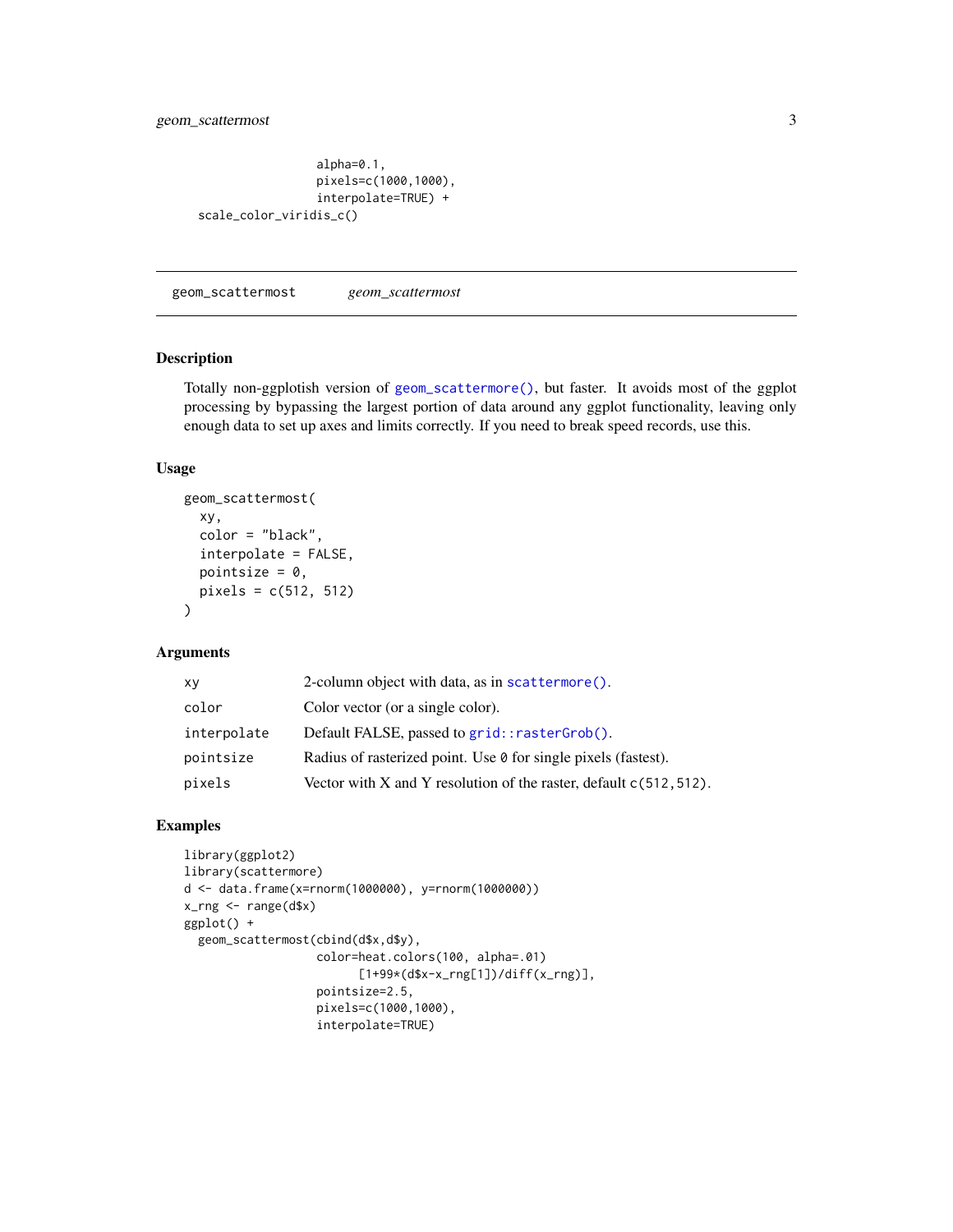<span id="page-3-1"></span><span id="page-3-0"></span>scattermore *scattermore*

#### Description

Convert points to raster scatterplot rather quickly.

#### Usage

```
scattermore(
 xy,
 size = c(512, 512),
 xlim = c(min(xy[, 1]), max(xy[, 1])),
 ylim = c(min(xy[, 2]), max(xy[, 2])),
 rgba = c(0L, 0L, 0L, 255L),
 cex = 0,
 output.raster = TRUE
)
```
#### Arguments

| xy            | 2-column float matrix with point coordinates. As usual with rasters in R, X<br>axis grows right, and Y axis grows DOWN. Flipping ylim causes the usual<br>mathematical behavior.                                        |
|---------------|-------------------------------------------------------------------------------------------------------------------------------------------------------------------------------------------------------------------------|
| size          | 2-element vector integer size of the result raster, defaults to $c(512, 512)$ .                                                                                                                                         |
| xlim, ylim    | Float limits as usual (position of the first pixel on the left/top, and the last pixel<br>on the right/bottom). You can easily flip the top/bottom to the "usual" mathe-<br>matical system by flipping the ylim vector. |
| rgba          | 4-row matrix with color values of 0-255, or just a single 4-item vector for<br>$c(r, g, b, a)$ . Best created with $col2rgb(, alpha=TRUE)$ .                                                                            |
| cex           | Additional point radius in pixels, 0=single-pixel dots (fastest)                                                                                                                                                        |
| output.raster | Output R-style raster (as.raster)? Default TRUE. Raw array output can be used<br>much faster, e.g. for use with png::writePNG.                                                                                          |

#### Value

Raster with the result.

```
library(scattermore)
plot(scattermore(cbind(rnorm(1e6),rnorm(1e6)), rgba=c(64,128,192,10)))
```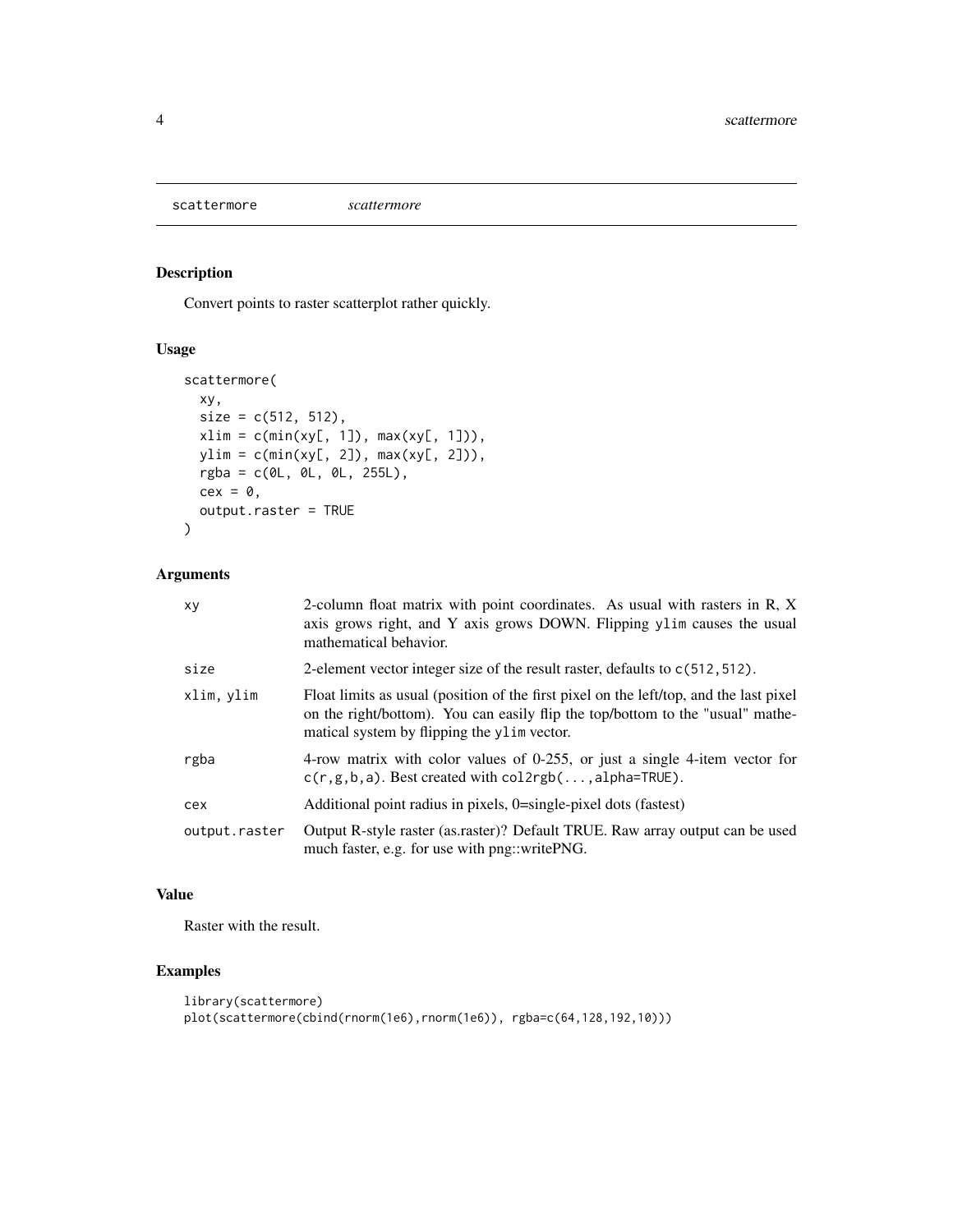#### <span id="page-4-0"></span>Description

Convenience base-graphics-like layer around scattermore. Currently only works with linear axes!

#### Usage

```
scattermoreplot(
  x,
 y,
 xlim,
 ylim,
  size,
 col = grDevices::rgb(0, 0, 0, 1),cex = 0,
 pch = NULL,
 xlab,
 ylab,
  ...
\mathcal{L}
```
#### Arguments

| x, y, xlim, ylim, xlab, ylab, |                                                                                                                                                                   |
|-------------------------------|-------------------------------------------------------------------------------------------------------------------------------------------------------------------|
|                               | used as in graphics:: $plot()$ or forwarded to graphics:: $plot()$                                                                                                |
| size                          | forwarded to scattermore (), or auto-derived from device and plot size if miss-<br>ing (the estimate is not pixel-perfect on most devices, but gets pretty close) |
| col                           | point $color(s)$                                                                                                                                                  |
| cex                           | forwarded to scattermore()                                                                                                                                        |
| pch                           | ignored (to improve compatibility with graphics::plot()                                                                                                           |

```
# plot an actual rainbow
library(scattermore)
d <- data.frame(s=qlogis(1:1e6/(1e6+1), 6, 0.5), t=rnorm(1e6, pi/2, 0.5))
scattermoreplot(
  d$s*cos(d$t),
  d$s*sin(d$t),
  col=rainbow(1e6, alpha=.05)[c((9e5+1):1e6, 1:9e5)],
  main="scattermore demo")
```